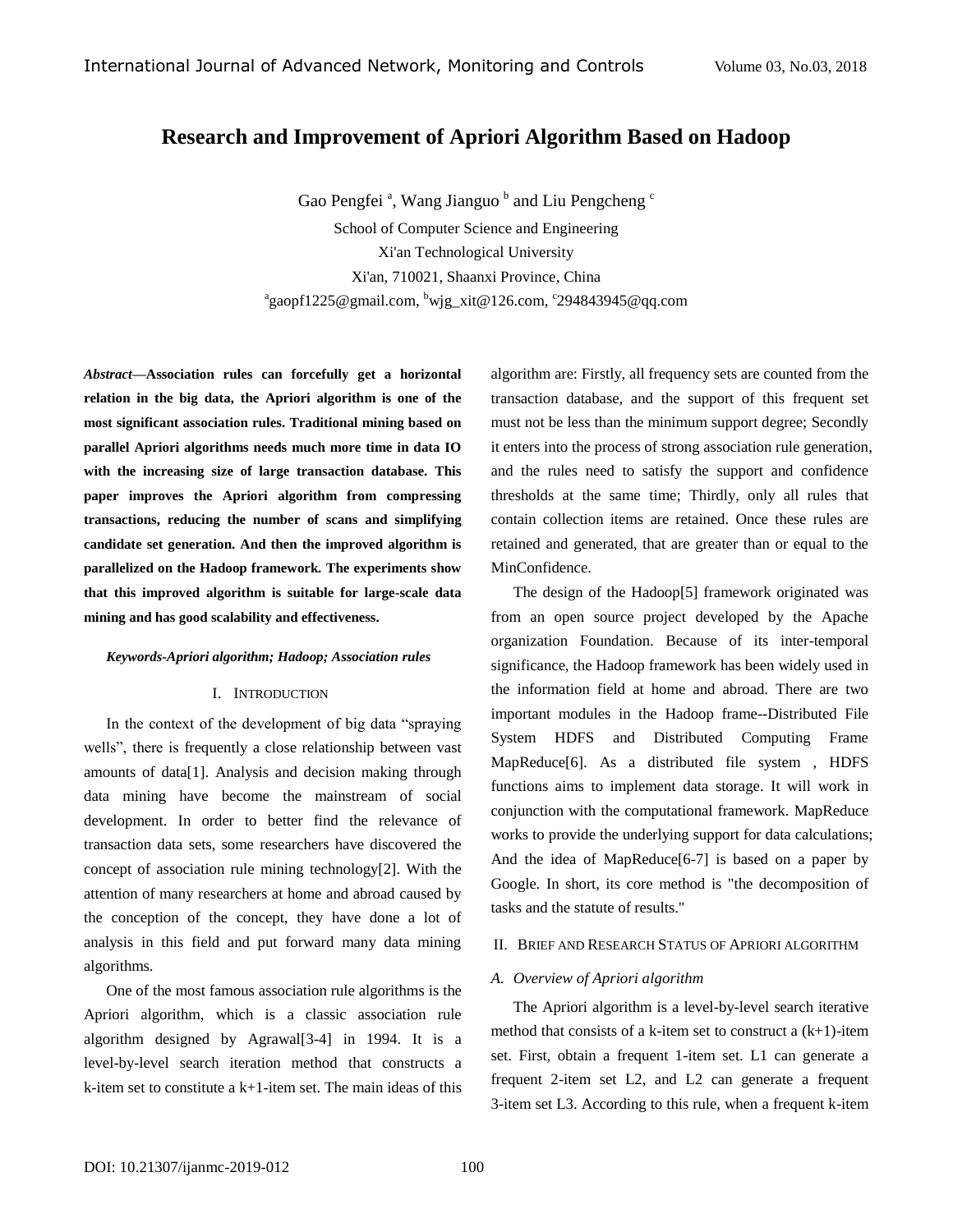set cannot be found, the algorithm ends[8-9]. The specific operation is as follows:

*1) Iterate through the initial transaction database and count the frequency of occurrence of the candidate set.* The result is the support of the project. All projects whose all supports level no lower than the preset threshold generate a frequent 1-item set L1.

*2) The algorithm uses L1 JOIN L1 to form a candidate C2-item set C2.*

*3) Using the items in C2, traverse the database again to obtain the support degree of each candidate set.* All projects with support levels not lower than the support level generate frequent 2-item set L2.

*4) The algorithm uses L2 JOIN L2 to form a set C3 of candidate 3-item sets.*

*5) Using the items in C3 to traverse the database again, the support degree of each candidate set can be obtained.*  All items with support levels not lower than the support level generate frequent 3-item set L3.

The above process is performed iteratively until the candidate set C k is empty. The Apriori algorithm does multiple IO operations on the database. Each stage consists of two parts, namely connection and pruning.





#### *B. Apriori algorithm instance analysis*

Original transaction T10={A,C,D}, T20={B,C,E}, T30={A,B,C,E}, T40={B,E}. Suppose min\_sup=2. Then  $L1 = \{\{A\}, \{B\}, \{C\}, \{E\}\}\$ ,  $L2 = \{\{A, C\}, \{B, C\}, \{B, E\}, \{C, E\}\}\$ .

*1*) Self join, C3=L2×L2={{A,C},{B,C},{B,E}, {C,E}}  $\times$  $\{\{A, C\}, \{B, C\}, \{B, E\}, \{C, E\}\}=\{\{A, B, C\}, \{A, C, E\}, \{B, C, E\}\}\$ 

*2)* Pruning, Any frequent item set, its subset must also be frequent. For Candidate Set C3, clearing those subsets with infrequent options: The two items subset of  ${A, B, C}$  are  ${A,B}, {A,C}, {B,C},$  where  ${A,B}$  is not an element of L2, so remove this option.; The two items subset of {A,C,E} are  ${A, C}, {A, E}, {C, E},$  where  ${A, E}$  is not an element of L2, so remove this option; All the two items subset generated by  ${B, C, E}$  are  ${B, C}, {B, E}, {C, E}$ , the subsets produced by {B,C,E} all satisfy the requirements of L2. Therefore, this option is not deleted.

*3)* In this way, C3={{B,C,E}} obtained after pruning.



Figure 2. Apriori algorithm execution process

#### *C. The shortcomings of Apriori algorithm*

*1)* When the Apriori algorithm generates the candidate item set, it needs to perform the self-connection operation on the frequent itemsets obtained in the previous step. Then scan the transaction data set again and compare the candidate set formed by the self-connection with min\_sup. During the self-connection operation, a large amount of comparison work will be performed.

*2)* Apriori algorithm need to rescan transaction datasets before pruning, and then compare with min\_sup. Therefore, when the size of the transaction dataset is getting larger and larger, each scan will consume a lot of time, resulting in inefficient mining.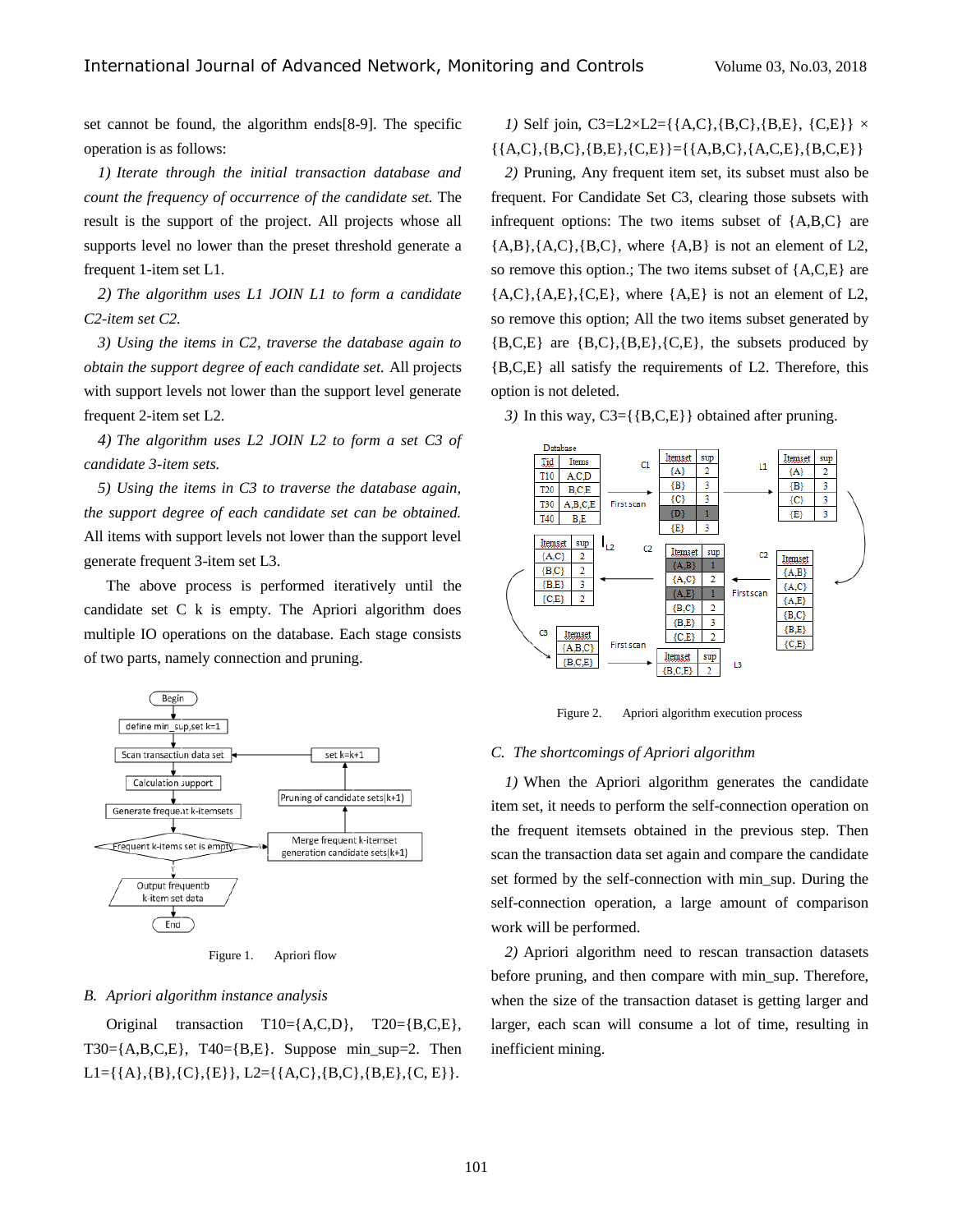*3)* In the current situation where the data information has a high dimension and the type is complex, the classical Apriori algorithm can't satisfy users.

*4)* Because the classic Apriori algorithm is only applicable to a single machine, when the size of transaction data sets gradually becomes larger and larger, it will lead to inefficient mining, insufficient storage space, and even system crashes.

# III. PARALLEL MEC-APRIORI ALGORITHM BASED ON MAPREDUCE APRIORI ALGORITHM

# *A. Reduce frequent item sets self-connection comparison times and pruning steps*

In the processing of candidate sets, a method of transaction compression characteristics has been introduced. That is, according to the n-dimensional data item set, if itself is not a frequent item set, then the n-1 dimensional subset of the n-dimensional data item set is also not a frequent item set. Therefore, in the mining of candidate sets in the transaction database, the number of candidate candidate sets is compared and deleted because of the method of transaction compression characteristics, so that the number of candidate sets is gradually reduced, and the time efficiency of mining frequent itemsets is improved.

#### *B. Reduce the Number of Scanned Databases*

When mining frequent itemsets, the original transaction database is converted into a vertical data table, and then scan the vertical data table to mine frequent itemsets, because only one transaction database was scanned, a problem with frequent I/O was solved to some extent.

## *C. Combining Apriori Algorithm and Hadoop Platform*

With the ever-increasing size of data, the traditional Apriori algorithm has been difficult to support its massive database of transactions. The solution to this problem is to add the Hadoop distributed platform to the Apriori algorithm[10], which not only makes the traditional Apriori algorithm run more efficiently, but also eases the storage pressure of the transaction database.

### *1) Generate frequent itemsets*

The flow chart in this stage is shown in Figure.2



Figure 3. Generate frequent itemsets flow

### *a) The way of data blocks formatting*

For the function of interface named Input Format implements Record Reader(Interface) is to convert data blocks into key-value pairs, eg:  $\langle \text{key1}, \text{value1} \rangle$ .

# *b) Perform Map task*

The idea of the first step is to generate the frequent item sets of each block.

*c) Perform* Reduce tasks

The key-value data output by the Combiner function is used as the input data of the Reduce phase. After a series of merging processes, some frequent item sets of the data module are obtained as a global candidate item set.

*d)* Scan *transaction* data set D

Call the Map function to rescan the formed global candidate frequent item set, and self- join , compare the minimum support count with the set of transaction items formed by the self-join, If it is less than the minimum support, then the last local frequent itemset is the final global frequent itemset, then pass it to the Reduce function and summarize it. Instead, it is necessary to iterate the local frequent itemsets until a frequent itemset is generated.

## *2) Generation of association rules*

After association rules mine frequent item sets, it is necessary to generate strong rules. The emergence of strong rules is shown in Figure.3: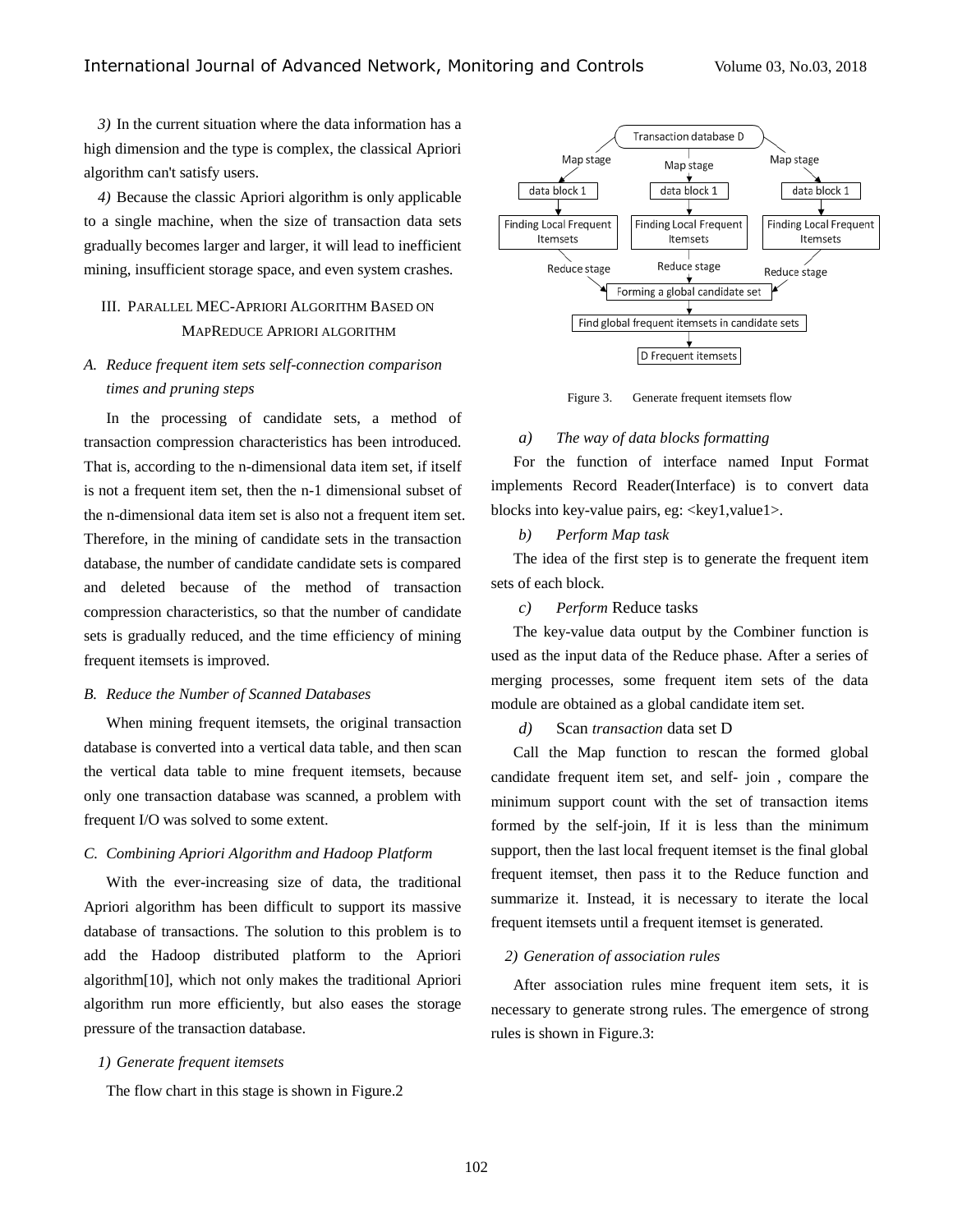

Figure 4. Generate strong rules flow

*a)* In the transaction dataset that holds the text, the input data of the Map must exist in the form of a key-value pair, so each row of data can be treated as a transaction. The key in a key-value pair is the offset of each row of data, and the value is represented as this row of data.

*b)* These key-value pairs are used as the input of the Map function, and then a set of frequent items conforming to the actual situation is obtained according to the set support threshold.

*c)* The output of Combiner function in Map stage is used as the input data of Reduce stage, then it is processed according to the local frequent itemsets generated in Map stage, and finally the strong association rules of the output are stored in HDFS.

### IV. EXPERIMENTAL ASSESSMENT AND ANALYSIS

#### *A. Setting Up a Hadoop Cluster Environment*

The size of a Hadoop cluster is arbitrary. A small cluster can consist of a NameNode and several DataNodes. And a large cluster can consist of a NameNode and hundreds of DataNodes. Local mode, pseudo-distribution mode and fully-distributed mode are three modes built by Hadoop clusters. Considering the hardware configuration problem, This paper choses to use a virtual machine to set up a cluster environment, and the number of nodes in the cluster is 3, as shown in Figure.4



Figure 5. Build a cluster environment

#### *B. Data Comparison Experiment*

### *1) UCI experimental data*

This experiment selects the retail file in the UCI database (association rules to study the classic data set) as the experimental transaction data set. By comparing the MEC-Apriori algorithm with the traditional Apriori algorithm, the results show that the time performance of the MEC-Apriori algorithm has been greatly improved in the mining of frequent itemsets and candidate itemsets, thus verifying the efficiency and feasibility of the improved algorithm.

#### *2) Implementing the MEC-Apriori Algorithm Model*

First, the experimental data set in the file retail is selected, and the data set in the retail is mined using the new MEC-Apriori algorithm, and then the association rule is obtained according to the user-defined support degree and the confidence threshold.



Figure 6. Simulation flow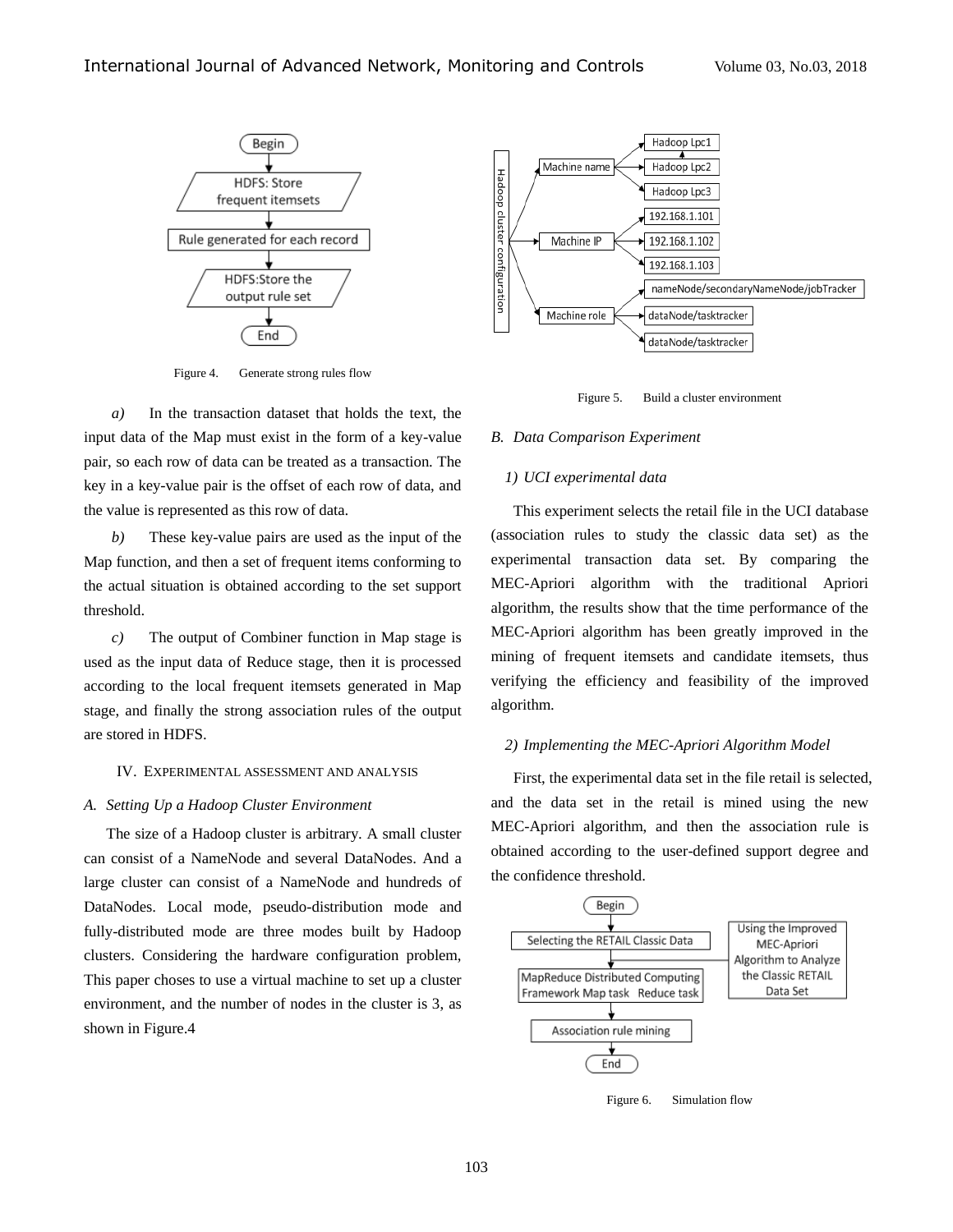## *3) Experiment content and result analysis*

Experiment 1: Performance Comparison between Single Apriori Algorithm and MEC-Apriori Algorithm

The transaction data set for this experiment is stored as a file, Performance analysis of mining time before and after improved with 3 nodes Hadoop cluster test algorithm. First, on the premise that the number of nodes in the Hadoop cluster is unchanged, continuously increase the number of item sets in the experimental data item set, and set the minimum support to the same, that is, min  $\text{sup=0.3.}$  The experimental results are shown in Table 1.1.

| TABLE.I. | COMPARING APRIORI WITH MEC-APRIORI MINING TIME |  |
|----------|------------------------------------------------|--|
|          |                                                |  |

| <b>Transaction</b> | <b>Apriori Mining</b> | <b>MEC-Apriori</b> |
|--------------------|-----------------------|--------------------|
| <i>itemsets</i>    | time/s                | Mining time /s     |
| 2050               | 18.8                  | 12.6               |
| 4150               | 25.4                  | 14.8               |
| 6300               | 35.6                  | 22.8               |
| 8150               | 59.2                  | 35.7               |
| 11040              | 72.6                  | 40.5               |

According to the experiment, the result obtained, convert the result to a line chart to make it more intuitive, Figure 4 shows the time Performance between MEC-Apriori and Apriori.

Horizontal axis: number of transaction item sets. Vertical axis: time/s.



Figure 7. Improved and improved time performance charts

From the figure 4, the MEC-Apriori algorithm and the classical Apriori algorithm are on the premise of the same number of transaction itemsets, it is often better than Apriori

algorithm in temporal performance, and with the increasing number of transaction item sets, apriori algorithm running on a computer can significantly improve the time of mining analysis. However, with the MEC-Apriori algorithm, as the number of transaction item sets increases, the time performance is getting better and better. Because with the increase in the number of transaction items, the nodes of the distributed cluster will gradually increase. In summary, the improved MEC-Apriori algorithm is superior to the classic Apriori algorithm in temporal performance.

Experiment 2: Performance Comparison between Apriori Algorithm and MEC-Apriori Algorithm under Different Supporting Degrees.

First ,this paper test the data set RETAIL, select the minimum support threshold range [0.02, 0.20]. And within this range, evenly increase the step: 0.02, so there will be a threshold of 10. Then, this paper use the data set retail to run the Apriori algorithm and the MEC-Apriori algorithm respectively, and record the running time (Note that the running time is second). Figure 5 shows the experimental data obtained by executing the above three algorithms. Horizontal axis: support; vertical axis: time/s.

Experiments show that the MEC-Apriori algorithm runs much less time than the Apriori algorithm under different support levels. The higher the support, the Apriori algorithm will run a little longer than the MEC-Apriori algorithm. In summary, the temporal performance of the MEC-Apriori algorithm under different support levels is always superior to the traditional Apriori algorithm.



Figure 8. Performance comparison under different support levels